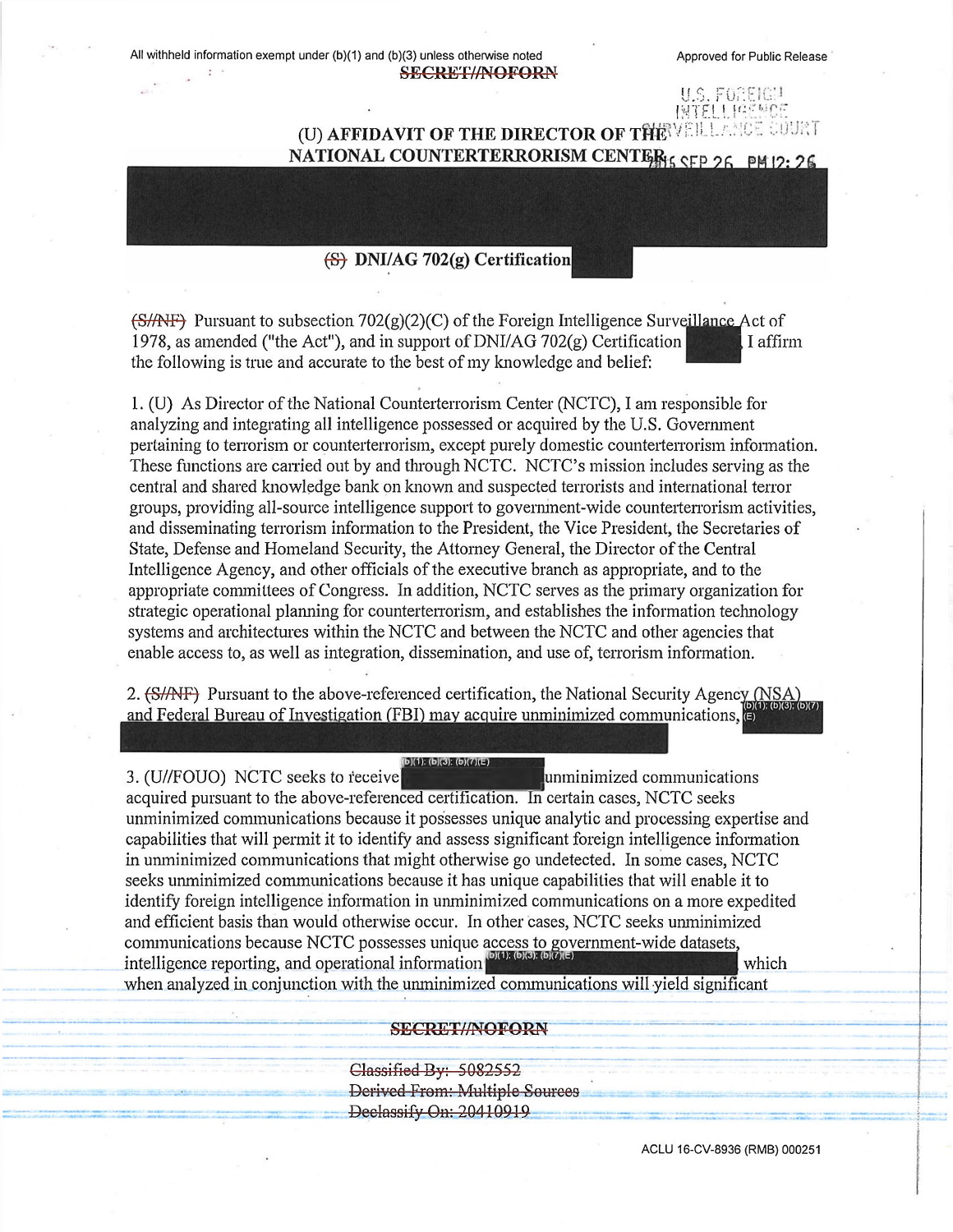foreign intelligence information. NCTC also seeks unminimized communications because NCTC disseminates foreign intelligence information through multiple NCTC intelligence products.

5. (SAFF) Apart from NCTC's access to unminimized section 702-acquired communications, as outlined in the FBI's section 702 minimization procedures attached herewith as Exhibit D, NCTC may also have access to minimized terrorism-related information acquired pursuant to the Foreign Intelligence Surveillance Act, including information obtained pursuant to section 702 of

the Act, through the FBI's general indices  $(b)(1)$ ;  $(b)(3)$ ;  $(b)(7)(E)$ <br>NCTC's currently applicable minimization procedures with respect to section 702-dcrived information were submitted for approval to the Foreign Intelligence Surveillance Court during the 2015 certification process and were approved by the Court on November 6, 2015. Pertinent provisions of NCTC's currently applicable section 702 minimization procedures have been incorporated into the NCTC section 702 minimization procedures attached herewith as  $Exhibit G$ , which are being submitted for approval in connection with DNI/AG 702(g) Certifications

6. (U) I have reviewed the minimization procedures attached herewith as Exhibit G. NCTC will follow these minimization procedures with respect to any unminimized communications it receives from NSA or FBI acquired pursuant to the DNI/AG 702 $(g)$  Certification well as any minimized section 702-derived information acquired pursuant to the abovereferenced certification that NCTC obtains through the FBI's general indices.

*— The remainder ofthispage intentionally left blank -—*

## **SECRET//NOFORN**

2

ACLU 16-CV-8936 (RMB) 000252